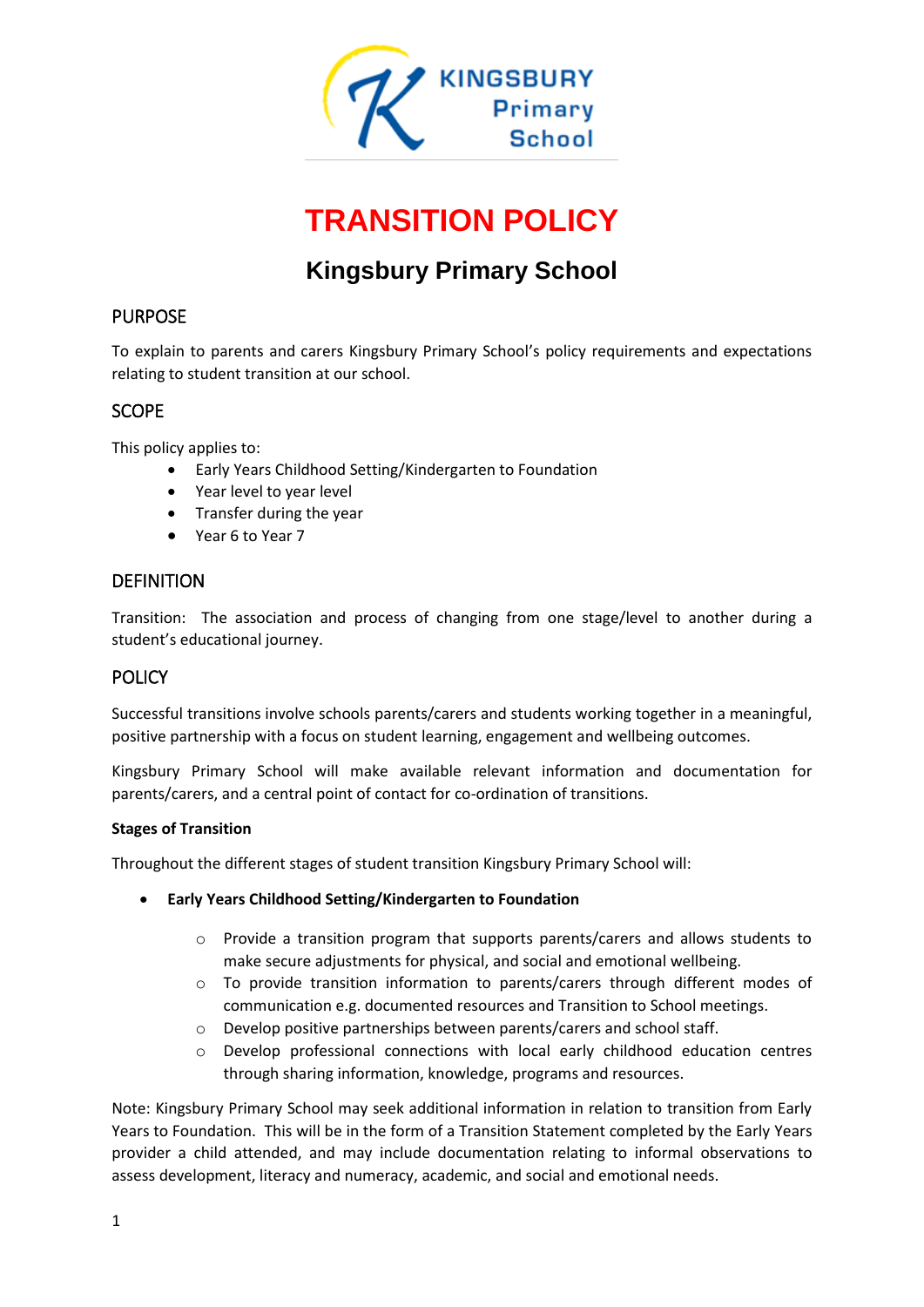#### **Year Level to Year Level**

Kingsbury Primary School will provide support for both students and teachers to ensure there is:

- o Clear and open communication between stakeholders.
- o Analysis and use of data.
- o Consideration for contextual issues that may influence the transition process.
- o Opportunities for students to develop authentic relationships with their future year level cohort prior to the new school year.
- o Where possible, opportunities for students to develop authentic relationships with their future year level teachers prior to the new school year.

#### **Transfer during the year**

- o Kingsbury Primary School will provide information and support to new families and students to assist a successful transition.
- o Advise of opportunities where new parents/carers can connect and engage in the school community.
- o Provide guidelines to teachers when preparing for new students entering at different points in the school year.

#### **Year 6 – Year 7**

Kingsbury Primary School will aim to provide a smooth and efficient transition from Primary to Secondary school through:

- o Enabling informed decisions on secondary school selection through provision of guidance and information to parents/carers and students.
- o Development of skills and strategies for Year 6 students delivered through an established Transition program.
- $\circ$  Promoting sharing of information, programs and resources whilst maintaining close professional associations with secondary schools.
- O Student involvement listen to the voices of students about transition and continue to explore how students can be involved appropriately in the own transition planning process.

See: Parent information - [moving from primary to secondary.](https://www.education.vic.gov.au/parents/going-to-school/Pages/year-6-to-7.aspx)

# RELATED POLICIES AND RESOURCES

- Admission, Enrolment and Attendance Policy
- Student Transfer Policy
- [Student Engagement and Wellbeing Policy](file://///10.151.230.46/staff/christinecampbell/Kingsbury%20Primary%20School/School%20Review/2020%20School%20Review/2020%20VRQA%20updated%20policies/2020%20Student%20ENGAGEMENT%20AND%20WELLBEING-%20Complete.docx)